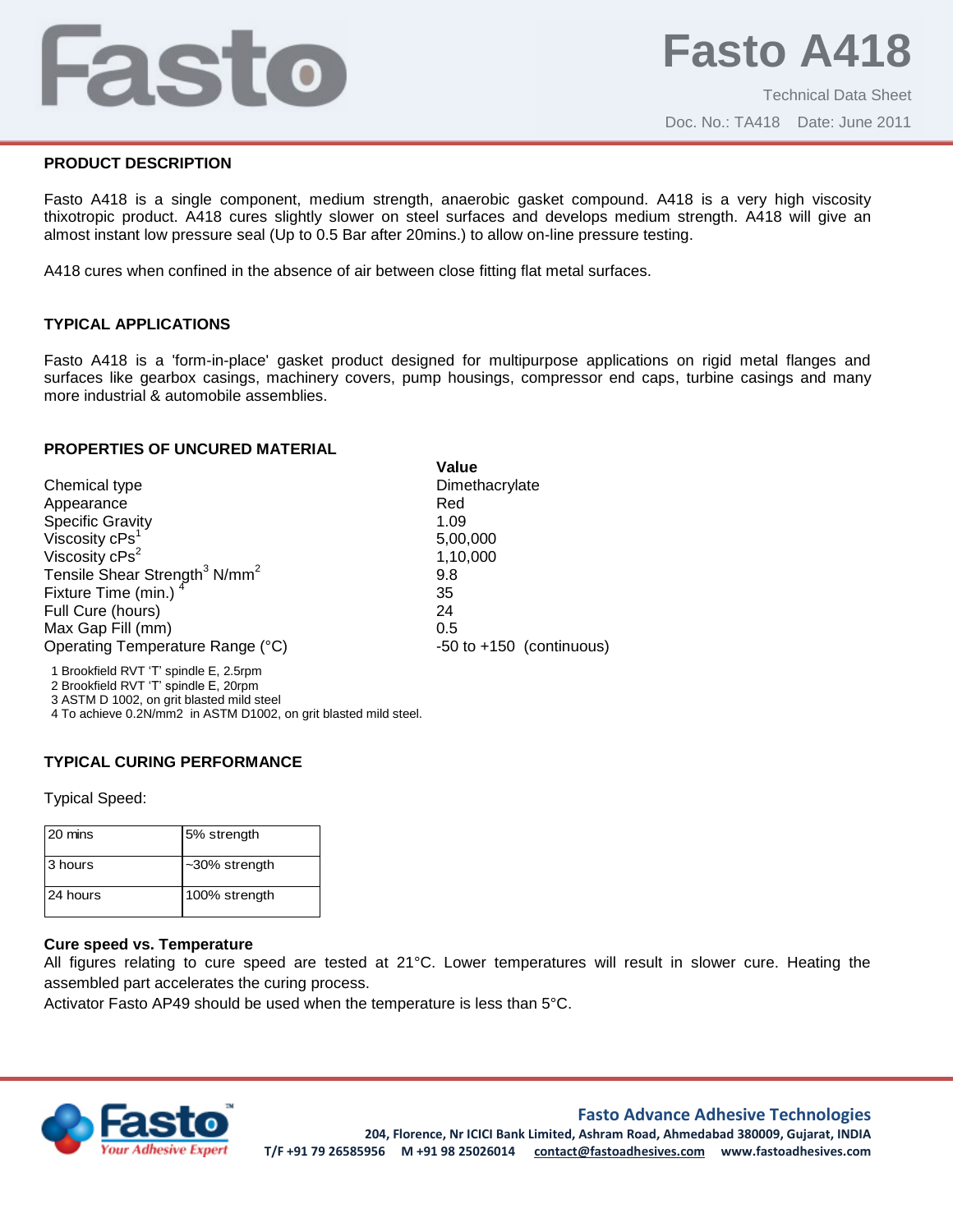# Fasto

#### **Cure speed vs. bond gap**

The size of the bond gap greatly affects the speed of cure of anaerobic adhesives. Bond gap varies with thread type and size of the fastener. The larger the gap between surfaces, the slower the cure speed. Maximum recommended gap for Fasto A418 is 0.5mm.

#### **Cure speed vs. Substrate**

Cure speed and strength vary according to the substrates. When used on mild steel components, Fasto A418 will reach full strength more rapidly than on more inert materials such as stainless steel and aluminium. Anaerobic Adhesives only cure in the absence of air with metal part activation. Fasto AP49 activator may be used to accelerate cure speed.

## **Cure speed vs. activator**

Where speed of cure is too slow or the bond gap is very large, Fasto AP69 Anaerobic Activator may be used to accelerate cure speed. The use of an accelerator may reduce bond strength by up to 30%. Fasto recommends testing on the parts to measure the effect.

# **TYPICAL ENVIRONMENTAL RESISTANCE**

## **Hot strength**

Fasto A418 is suitable for use at temperatures up to 150°C. At 130°C the bond strength will be ~25% of the strength of at 21°C.

# **Heat ageing**

Fasto A418 retains over 90% full strength when heated to 100°C for 90 days then cooled and tested at 21°C.

# **Chemical / Solvent Resistance**

Fasto A418 exhibit excellent chemical resistance to most oils and solvents including motor oil, leaded petrol, brake fluid, acetone, ethanol, propanol and water. Anaerobic adhesives and sealants are not recommended for use in pure oxygen and chlorine lines.

# **DIRECTIONS FOR USE**

Ensure parts are clean, dry and free from grease or oil. Apply adhesive to all the engaged area. Assemble parts and allow curing. Wipe excess adhesive from outside of joint. If temperature is less than 5°C, Fasto AP69 activator should be used.

Product is normally hand applied from the bottle or tube. Dispensing systems are available for high volume assembly applications.

Please contact your Fasto representative for further advice on dispensing solutions.



# **Fasto Advance Adhesive Technologies**

**204, Florence, Nr ICICI Bank Limited, Ashram Road, Ahmedabad 380009, Gujarat, INDIA T/F +91 79 26585956 M +91 98 25026014 contact@fastoadhesives.com www.fastoadhesives.com**